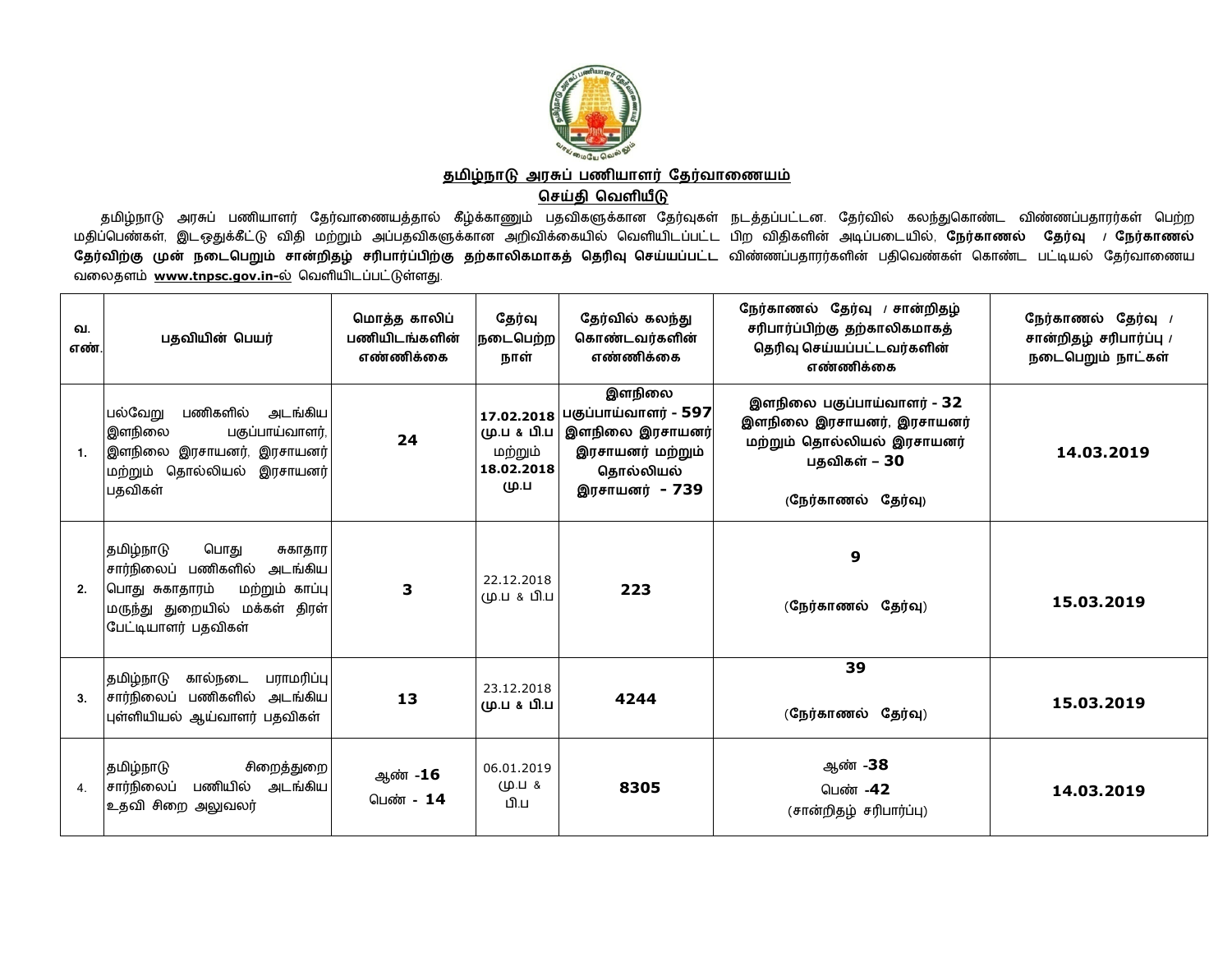|  | $ $ தமிழ்நாடு வேளாண்மை பணியில் $ $ உதவி இயக்குநர் -<br>உதவி<br>இயக்குநர்<br> அடங்கிய<br>74<br>மற்றும் தோட்டக்கலை அலுவலர்<br>தோட்டக்கலை<br>பதவிகள்<br>அலுவலர் - <b>205</b> | 12.01.2019<br> பட்டி & பி.ப<br>மற்றும்<br>13.01.2019<br>மு.ப | 1551 | 545<br>(சான்றிதழ் சரிபார்ப்பு) | 18.03.2019 |
|--|---------------------------------------------------------------------------------------------------------------------------------------------------------------------------|--------------------------------------------------------------|------|--------------------------------|------------|
|--|---------------------------------------------------------------------------------------------------------------------------------------------------------------------------|--------------------------------------------------------------|------|--------------------------------|------------|

**இரா.சுதன், இ.ஆ.ப.,** தேர்வு கட்டுப்பாட்டு அலுவலர்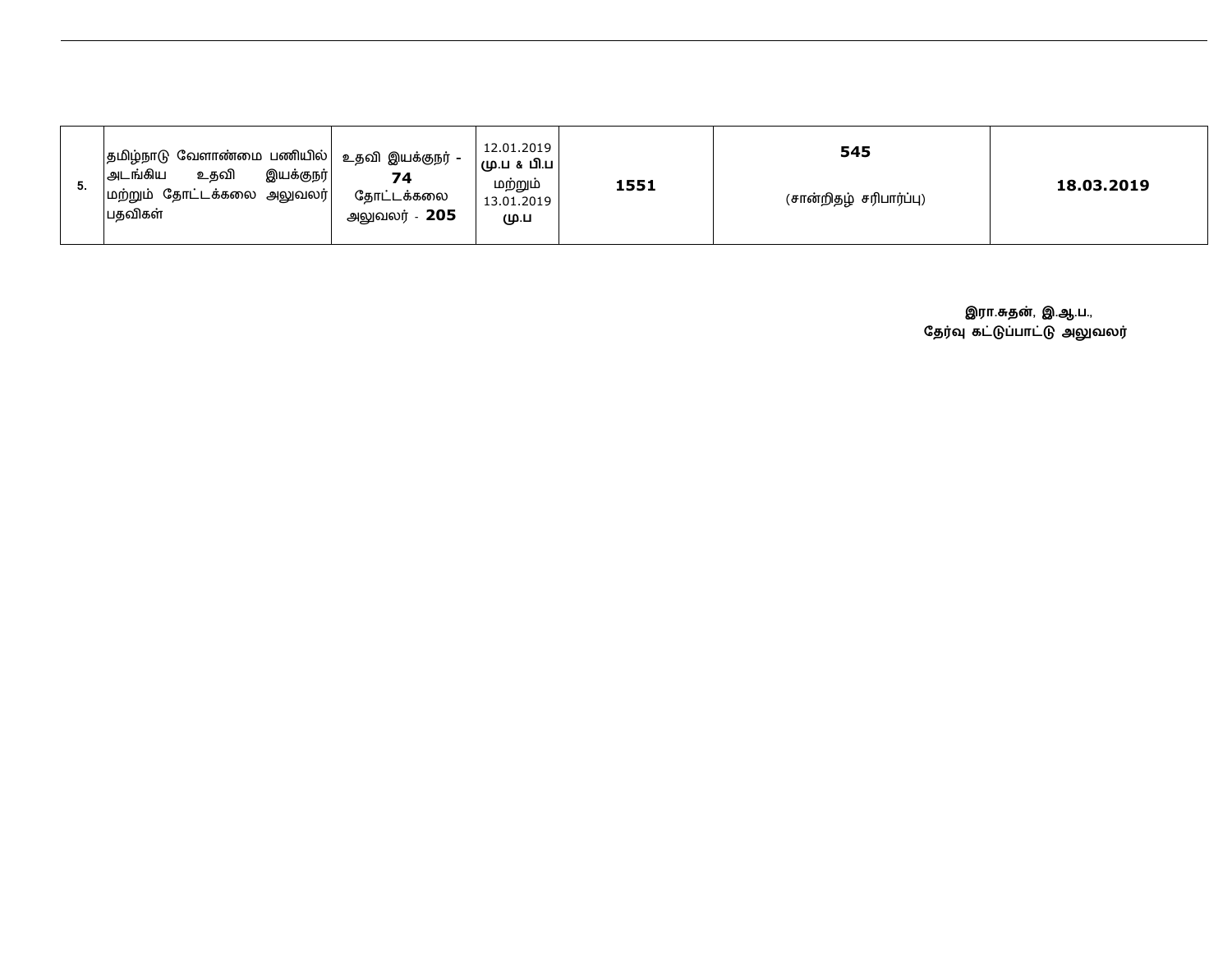

## **TAMIL NADU PUBLIC SERVICE COMMISSIONPRESS RELEASE**

 The Written Examination for the following posts have been conducted by the Tamil Nadu Public Service Commission. Based on the marks obtained in Written Examination, following the rule of reservation of appointments and as per the other conditions stipulated in Notifications, lists of register numbers of candidates who have been admitted provisionally to **Oral Test / Certificate Verification** are hosted at the Commission's Website **"www.tnpsc.gov.in"**.

| SI.<br>No.       | <b>Name of the Post</b>                                                                                                                                                      | <b>No. of Vacancies</b>   | Date of<br><b>Examination</b>                                      | No. of<br><b>Candidates</b><br>appeared in<br>the<br><b>Examination</b>                               | No. of candidates now provisionally<br>admitted to<br>Oral Test / Certificate Verification       | Date of<br>Oral Test / Certificate<br><b>Verification</b> |
|------------------|------------------------------------------------------------------------------------------------------------------------------------------------------------------------------|---------------------------|--------------------------------------------------------------------|-------------------------------------------------------------------------------------------------------|--------------------------------------------------------------------------------------------------|-----------------------------------------------------------|
| 1.               | Junior Analyst,<br>Junior<br>Chemist, Chemist and<br>Archaeological Chemist<br>in Various Departments in<br>Various Services                                                 | 24                        | 17.02.2018<br><b>FN &amp; AN</b><br>and<br>18.02.2018<br><b>FN</b> | Junior Analyst<br>$-597$<br>Junior<br>Chemist,<br>Chemist and<br>Archaeological<br>Chemist $-$<br>739 | Junior Analyst - 32<br>Junior Chemist, Chemist and<br>Archaeological Chemist - 30<br>(Oral Test) | 14.03.2019                                                |
| $\overline{2}$ . | <b>Interviewer</b><br><b>Mass</b><br>in.<br>Department of Public Health<br>and Preventive Medicine in<br>Tamil<br>Nadu<br>Public<br>the<br><b>Health Subordinate Service</b> | 3                         | 22.12.2018<br>FN & AN                                              | 223                                                                                                   | 9<br>(Oral Test)                                                                                 | 15.03.2019                                                |
| 3.               | <b>Statistical Inspector in</b><br>the Tamil<br>Nadu Animal<br>Subordinate<br>Husbandry<br>Service                                                                           | 13                        | 23.12.2018<br><b>FN &amp; AN</b>                                   | 4244                                                                                                  | 39<br>(Oral Test)                                                                                | 15.03.2019                                                |
| $\mathbf{4}$ .   | <b>Assistant Jailor in Prison</b><br>Department in the Tamil<br>Nadu Jail Subordinate<br>Service                                                                             | (MEN) - 16<br>(Women) -14 | 06.01.2019<br><b>FN &amp; AN</b>                                   | 8305                                                                                                  | $(MEN) - 38$<br>(WOMEN) - 42<br>(Certificate Verification)                                       | 14.03.2019                                                |